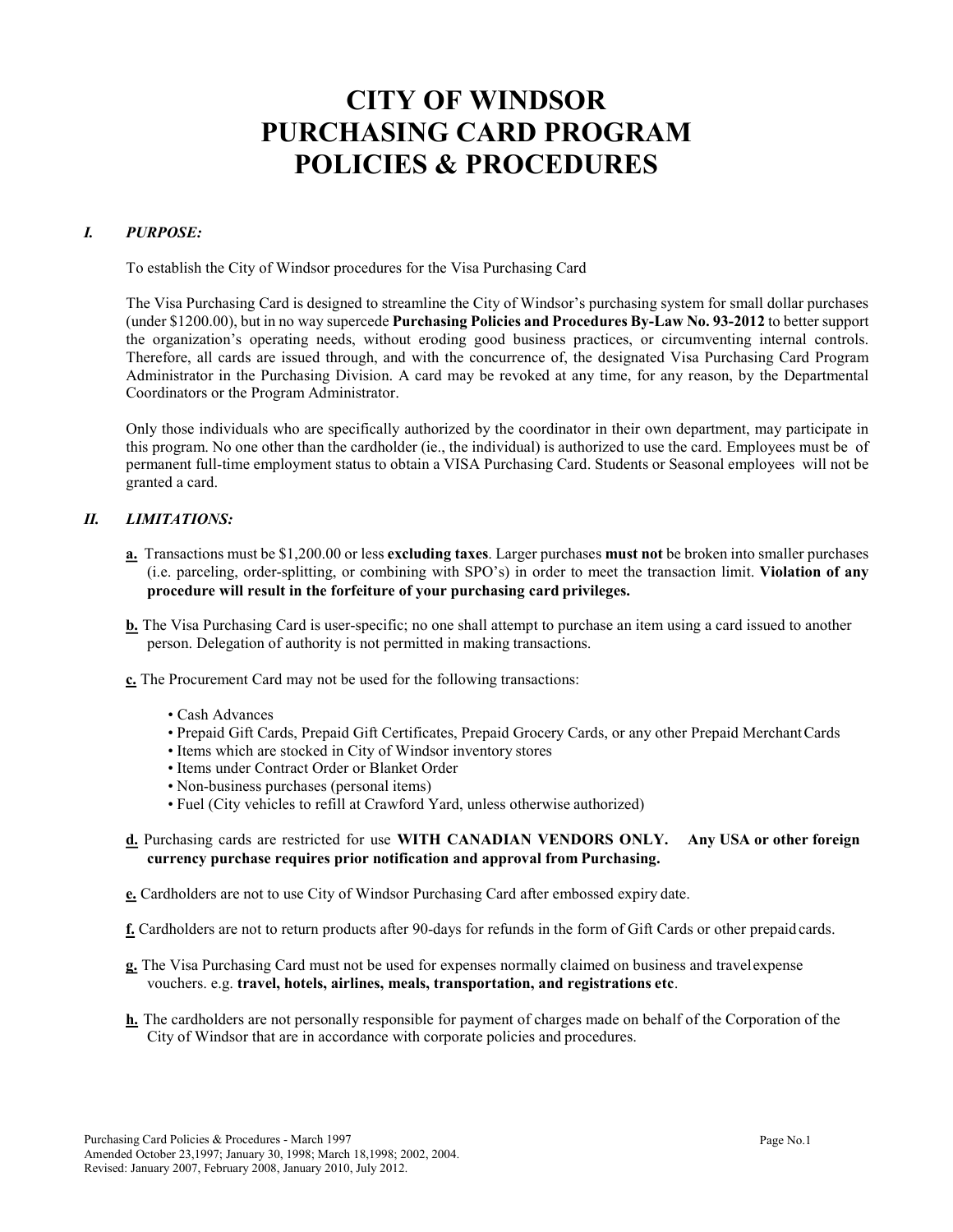## *III. RESPONSIBILITIES:*

## **a. CARDHOLDERS:**

- 1. Compliance and having a thorough working knowledge of all applicable policies and procedures, andguidelines.
- 2. Maintaining security and control of the procurement card (and the Procurement Card Account Number) issued to them.
- 3. Immediately notify the issuing Bank if the card is lost or stolen. The cardholder must also notify their Supervisor and the Program Administrator during business hours. See guidelines for phone and fax numbers.
- 4. Immediately reporting to the Supervisor and the Departmental Coordinator, any mistakes, misuse, or other unintentional charges to enable corrective action.
- 5. Obtain from the supplier a credit card slip and a receipt for all items purchased, delivered or picked up. All receipts must have detailed information as to location, description, quantity and pricing, and must be forwarded to the user department's administrative area on a daily basis for logging and CHARTFIELD assignment.
- 6. Return VISA P-Card to Supervisor upon termination of employment, retirement, or upon loss of authorizeduse.

## **b. MANAGEMENT:**

- 1. Ensuring compliance with policies and procedures within their respective departments/divisions designed to protect the organizations assets.
- **2. NOTIFYING THE DEPARTMENTAL COORDINATOR IMMEDIATELY OF THE RECOMMENDED ACTION TO BE TAKEN WITH RESPECT TO REPORTED MISUSE OF THE PURCHASING CARD BY AN EMPLOYEE IN CONJUNCTION WITH THE PROCEDURES AS SET FORTH IN THE EMPLOYEE ACKNOWLEDGEMENT.**
- 3. Approving and forwarding Procurement Card applications to the Program Administrator.
- 4. Reconciling and approving procurement card transactions. All procurement card transactions shall be approved by the next higher authority.
- 5. Ensuring that all purchases are legitimate, and that the required receipt and supporting documentation is onfile.
- 6. Ensuring that the Visa summary with CHARTFIELD is entered into PEOPLESOFT on a timely basis.
- 7. Retention of credit card slips, receipts and summary documents, such as Visa summaries, purchaseactivity reports, and statements.
- 8. To collect the Visa Purchasing Card from employees who have retired or been terminated, or who will no longer be authorized to use the card, and to advise the Program Administrator and return the card to the Program Administrator at Purchasing.

## **c. PURCHASING DIVISION:**

- 1. Monitoring and administrating the City of Windsor Procurement Card Program including assisting in resolution of problems.
- 2. Processing and obtaining procurement cards for authorized personnel.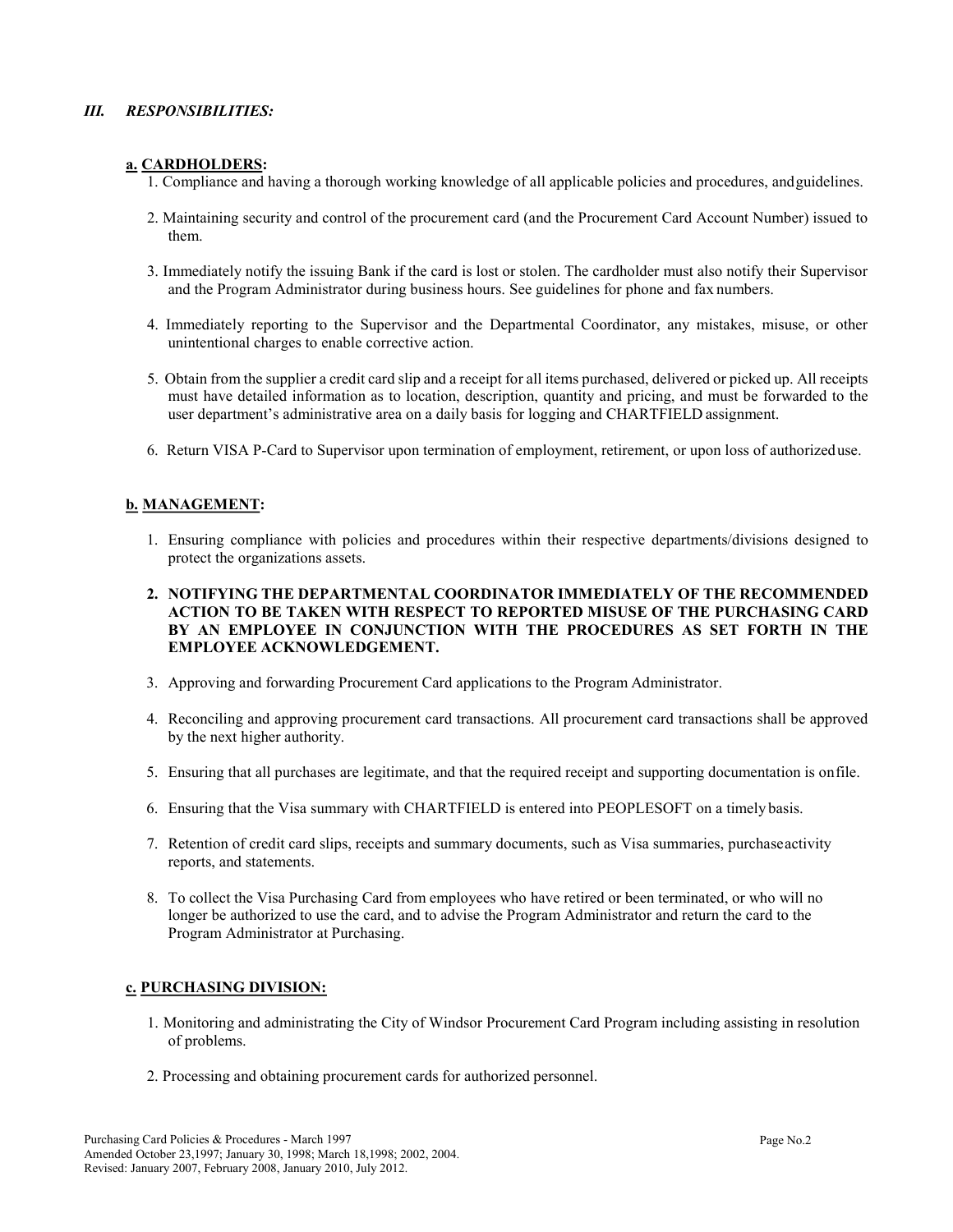- 3. Maintaining records of all procurement cards and activity. This shall include all coordination activities with Scotiabank; managing and maintaining the electronic records of all credit card transactions: and coordinating changes, updates, reports, and other activity of the credit card program software and The Corporation internal data base.
- 4. Reviewing individual transactions, departmental activities, and company wide charges for compliance to policies and procedures; using report available through credit card program software to maximize discounts, preferred vendor relationships, and contract opportunities.

## **d. ACCOUNTING DIVISION:**

- 1. Verifying Visa Summaries from all departments.
- 2. Submission of payments to Scotiabank within the required contractual obligation period.
- 3. Conducting follow-up procedures with any supervisor delinquent in approving transactions.

## *IV. APPLICATION PROCEDURE:*

- a. The applicant requesting the card must submit a completed application form showing proper approval from the applicant respective cost centre supervisor. Both must sign and date the form, and forward it to the Program Administrator in the Purchasing Division.
- b. The purchasing division approves and processes all requests for Purchasing Cards, and retains a record on file. All issued cards must be picked up from the Program Administrator and must be signed on the back upon receipt. The cardholder is also required to sign an acknowledgment letter, stating the Visa card was received and that the policies and procedures are understood and will be adhered to.

## *V. PROCEDURES*

## **a. GENERAL**

- 1. Treat your Visa Purchasing Card like you would your own credit card.
- 2. The Purchasing Card Program Administrator is Scott Fraser, Sr. Buyer, at (519) 255-6100 Ext. 6413, and the Alternate Purchasing Card Program Administrator is Jennifer Musson, Sr. Buyer, at (519) 255-6100 Ext. 6146.

3. **NO ONE ELSE EXCEPT YOU IS TO USE YOUR PURCHASING CARD**. Keep it safe and secure. If the need arises for other individuals to use a card on a regular basis, contact your DepartmentalCoordinator.

## **b. HOW TO BUY WITH YOUR PURCHASING CARD:**

1. Go to/call supplier & indicate you will be using Visa Purchasing Card to pay (if supplier does notaccept Visa, make note and refer to your Purchasing Card Co-Ordinator).

- 2. Choose item(s) at the agreed upon price.
- 3. Give Visa number and Expiration Date to supplier for authorization, and sign receipt where applicable.
- 4. Once authorized, ensure that the credit card slip and a **receipt is sent with your order**.
- 5. Confirm your order by facsimile, if necessary. The order **must** be shipped directly to you.

6. CARDHOLDER'S DIVISION SIGNS RECEIPT FOR PAYMENT APPROVAL, WRITES THE CHARTFIELD ON RECEIPT AND FORWARDS TO ADMINISTRATIVE AREA WITHIN USER DEPARTMENT.

7. Cardholder's division enters necessary information in the fleet management system, if applicable.